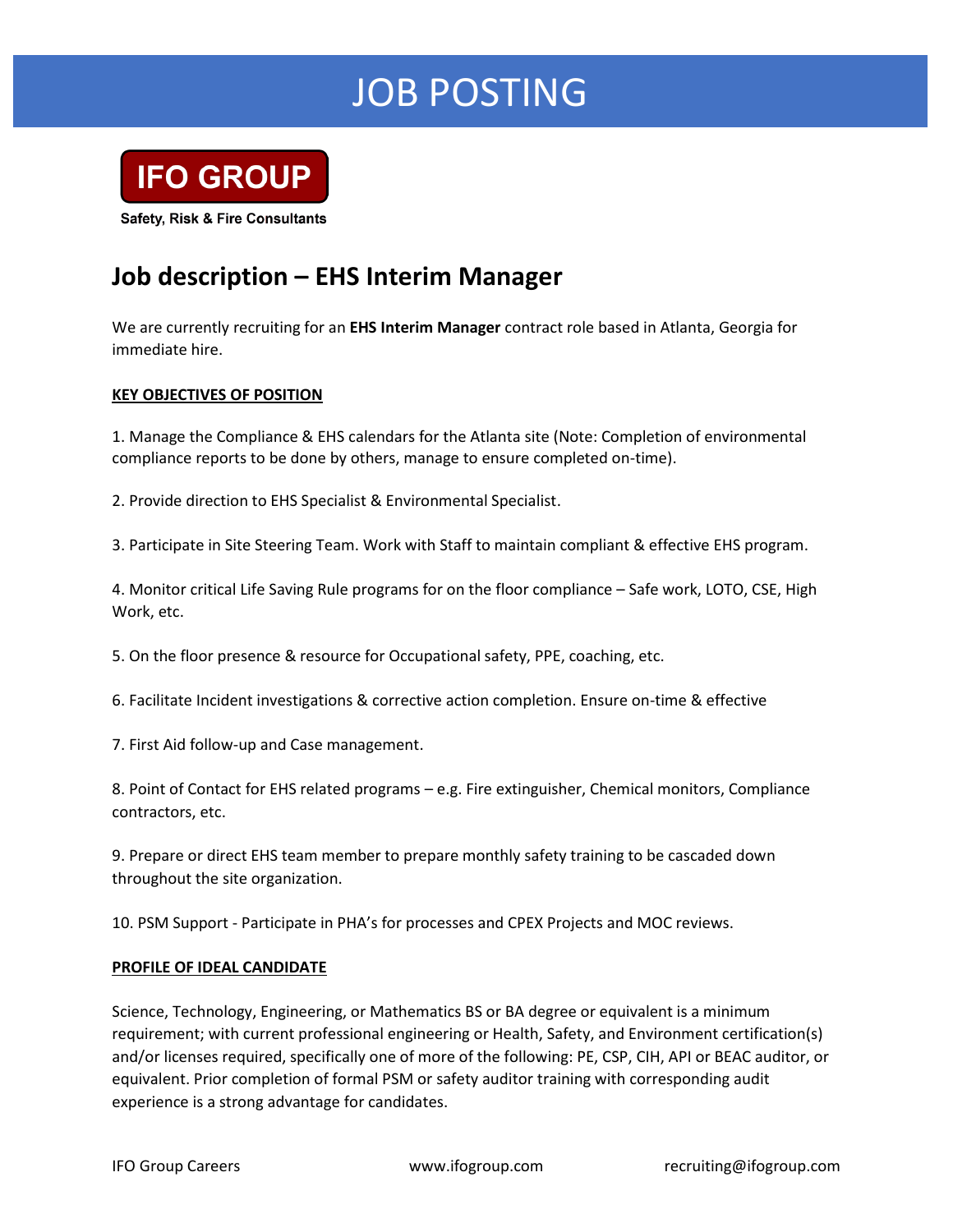# JOB POSTING

### **ASSIGNMENT LOCATION**

Atlanta, Georgia. All candidates for work within the U.S. must be U.S. citizens or hold current legal residency status. Local candidates are strongly preferred but regional candidates will be considered.

#### **LANGUAGE REQUIREMENT**

Fluency in English is required.

#### **PROFESSIONAL SKILLS AND QUALIFICATIONS**

10+ years of relevant track record with significant achievements in the occupational health and safety, technical safety, or chemical engineering fields.

Demonstrable experience with occupational health and safety auditing.

Comprehensive knowledge of applicable health and safety regulations, concepts and trends and ability to understand and interpret complex mandatory regulations and their impact on client operations.

Ability to dig into site specific details and develop solutions to complex issues.

Superior technical writing skills and the ability to convey ideas in written form through clear, simple and concise communication.

Meet business financial targets, overall project budget and schedule, client expectations, and contract requirements.

#### **PERSONAL CHARACTERISTICS FOR ALL CANDIDATES**

Personality that conveys poise, seniority, and credibility with high levels of convincing and influencing skills to gain the trust and respect of clients and colleagues.

Able to work autonomously with regular communication to the Principal Consultant.

Shows strong initiative, working effectively without close supervision.

Acts quickly and decisively, willing to demonstrate courage and address difficult issues in a tactful and diplomatic manner.

Excellent communication, interpersonal and leadership skills with the ability to interact with different groups of diverse needs and requirements in a motivational manner.

Team player with the ability to drive results and to motivate / manage the performance of others.